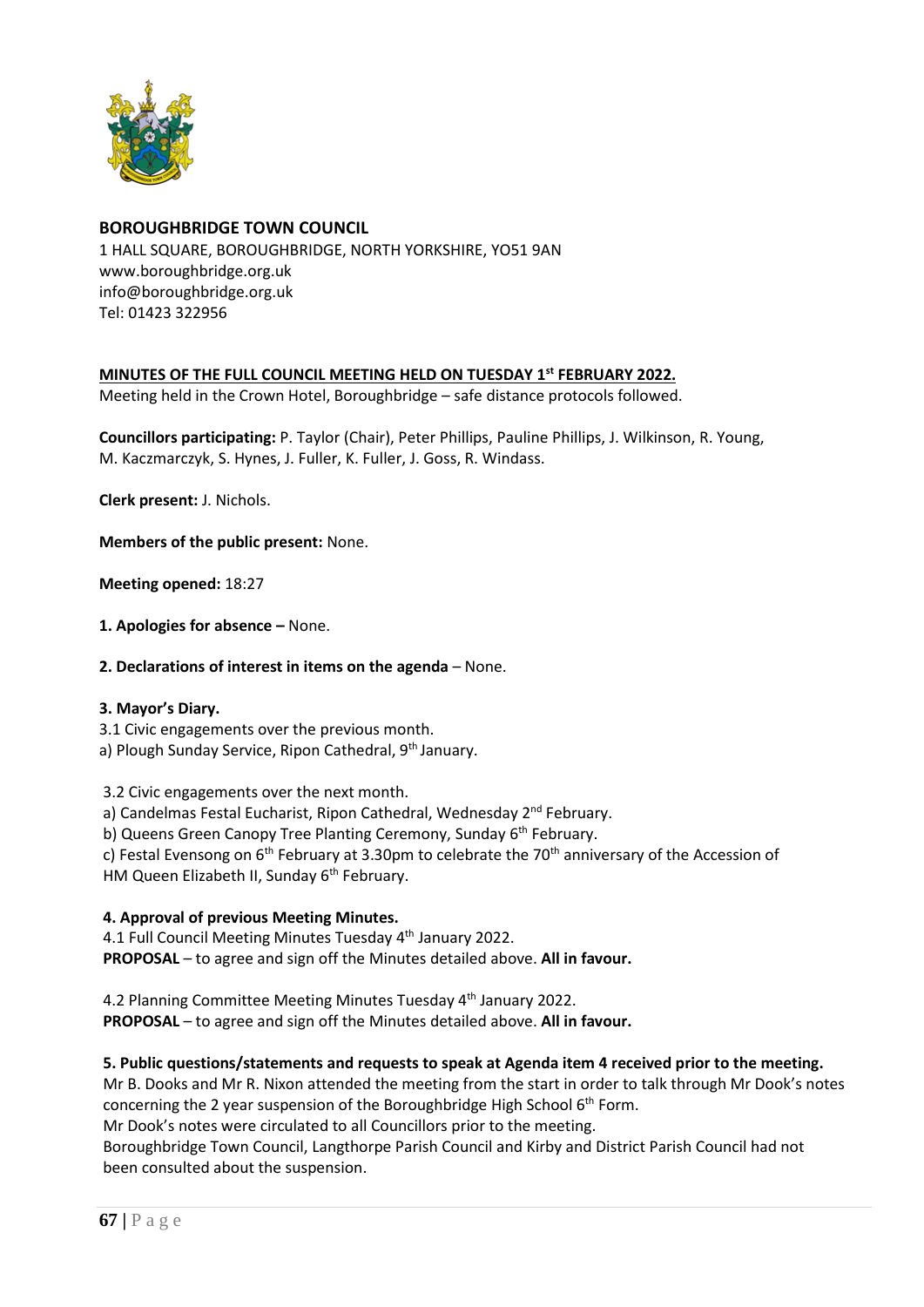When Boroughbridge Town Council learned about the suspension of the 6<sup>th</sup> Form, a meeting was set up involving the Boroughbridge Mayor and two other Councillors with Mr B. Horner, current Federation Governor to discuss the position. This took place on Monday 24<sup>th</sup> January at the Council Offices. At this meeting, Mr B. Horner offered to set up a further meeting with the Head and Representatives of the Federation Governors so that further discussion could take place.

In response to the information presented by Mr Dooks at the Full Council Meeting, the general feeling across Council was that decisions had indeed been made without proper consultation of relevant stakeholders. The consultation period has closed.

Cllr R. Windass, District and county Councillor is speaking with Patrick Mulligan, NYCC Executive Member for Childrens' and Young Peoples' Services on Tuesday 2nd February regarding the consultation process concerns. Cllr Windass is expecting an update on the afternoon of 2nd February.

A wide range of issues were raised by individual Councillors notwithstanding the backdrop of a (currently) declining, very small and non-viable 6<sup>th</sup> form roll at BHS.

Many key questions remain unanswered – a modest selection being:

- a) How the school can be made a more attractive proposition for students and their parents in our area.
- b) How to increase the student numbers.
- c) The need to develop a clear vision for the future.
- d) What, exactly, the 2-year suspension means.

Mr B. Dooks and Mr R. Nixon left the meeting at 19:00hrs.

**ACTION** – Councillors await the forthcoming meeting that Mr B. Horner offered to set up.

#### **6. External Stakeholder and Working Group Reports.**

#### **6.1 County and District Councillor's monthly report.**

The intense focus around the pending Unitary Authority prevails amongst the constituent Borough/District Councils and NYCC. The existing 8 Borough/District Council Leaders (or Deputies) are due to meet soon.

Since the May 2021 re-patriation of Highway Services back under NYCC control from Ringway there have been some problems. Some of these have been down to embodied and unsatisfactory working practices of Ringway which have come to light. These are being addressed.

In May elections take place for the 90 Unitary Authority Councillors. Once elected they will still be County Councillors until the Unitary Authority goes live in 2023.

Councillor Windass has been active in negotiations with the developers of the Stump Cross Phase 1 residential site and the developers have offered a strip of land close to Chapel Hill for Community usage which would present an opportunity for the development of a Community Centre. RW is awaiting further developments including news of whether the developers would be prepared to build such a facility for us. RW is also examining the future 106 monies and has asked HBC to review the situation.

The developers, Barratt/Taylor Wimpey have no firm plans regarding Phase 2 of the Stump Cross Development. They will most likely wish to see how the sales of the 260 Phase 1 dwellings pan out before Finalising the purchase of the Phase 2 land.

The concerns about the drainage on the development site are well articulated. Yorkshire Water will be installing a pumping station on site and 2 x Attenuation Ponds in at the top corner of the site where water is known to lie with leakage on to the adjacent road which presents an ice hazard in winter conditions.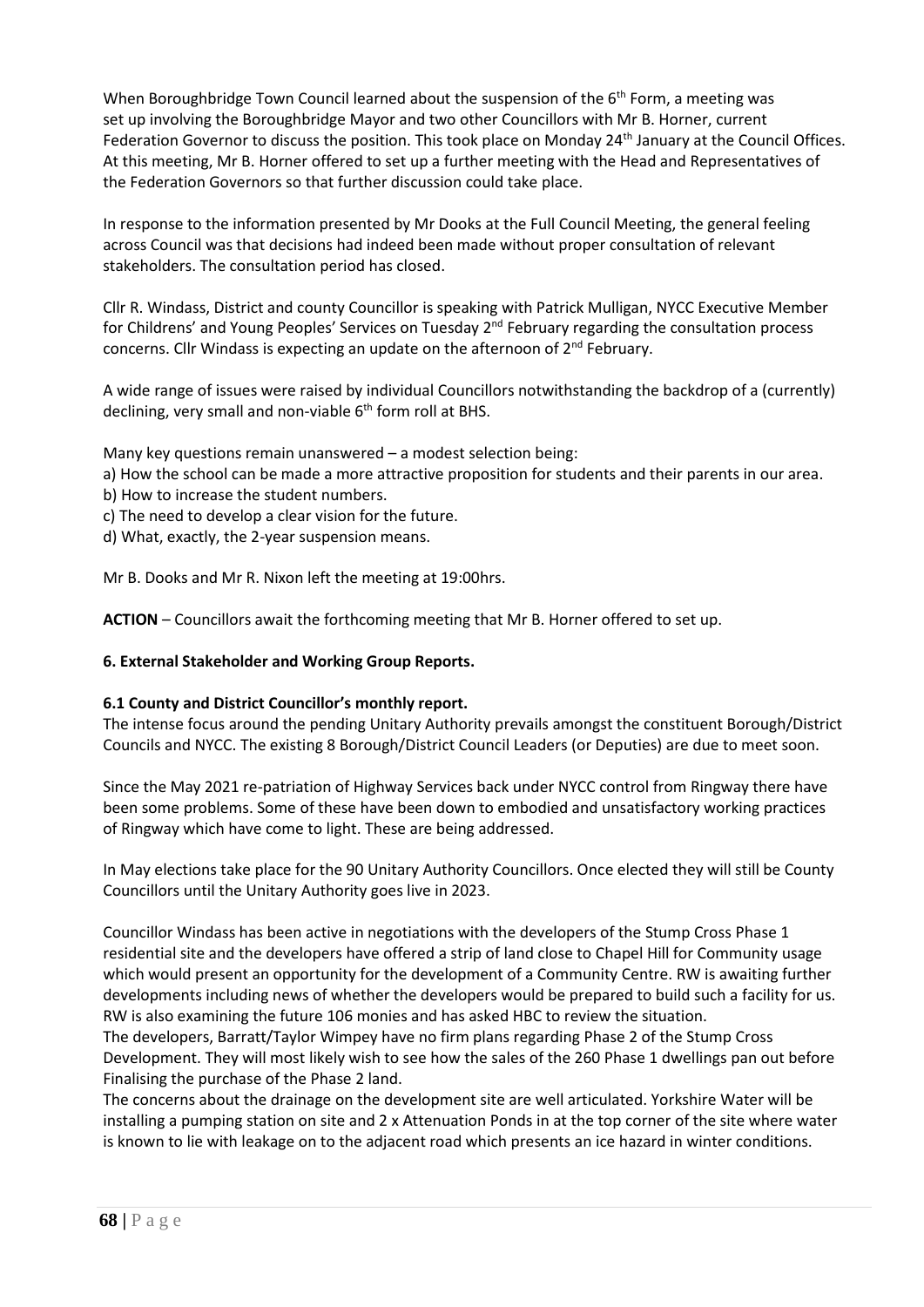# **6.2 Police issues.**

There was no Police attendance.

Crime statistics for our Town were provided by the Police. Between the 26<sup>th</sup> December and 26<sup>th</sup> January there were 15 crimes reported which is 2 less than the comparable period in the previous year.

Council remains deeply concerned about the lack of Police resource in our area and the inability of our local PC to give any focus on our area because they are constantly re-allocated to other areas. We are covered by 2 PCSOs at present.

The next Safer Neighbourhood Group takes place on Monday 7<sup>th</sup> February and the Police, Fire and Crime Commissioner will be attending. The Boroughbridge Mayor, Cllr Pat Taylor, will be representing Council and Cllr. Pauline Phillips will be representing the Boroughbridge Emergency Response Team.

# **7. Matters arising from previous minutes not specifically covered on the agenda.**

# **7.1 Bridge Lighting status update.**

The application to discharge the HBC Planning Conditions was submitted on  $18<sup>th</sup>$  January.

HBC Planning have set out the sequence of actions that HBC Planning are going to take as regards the application to have the 4 planning conditions discharged.

Only 2 of the conditions require any technical consideration by HBC Planning. These are:

1. Some technical matters about the lime mortar being used in the post implementation restoration of the stonework affected. This has been dealt with in comprehensive detail in the discharge application.

2. The colour of the actual lighting unit installations. This has also been dealt with in comprehensive detail in the discharge application.

We have been advised by HBC Planning that we will receive a decision by 14th March.

There is not much our contractor, MSF Ltd, can do until the conditions are discharged.

No commercial organisation is going to take a risk of procuring materials, allocating project time etc when they know the client has not yet got everything finally approved.

We battle on, the aim is to have the Bridge Lighting completed by the end of May 2022 is still achievable if there is no further slippage.

Remarkable progress has been delivered over the last 18 months by the Council following (the project has been debated for some 40 years) the taking over of the project from NYCC. All delays are not of the making of Boroughbridge Town Council who have been tenacious in driving this forward and securing the funding.

# **7.2 Replacement of the St James' Square Tree Lights status update.**

We have finally received the quotation from YLES to replace the existing Tree Lights plus low voltage transformers with a far more robust set of lights. The quotation is £2,600 ex VAT which includes the removal and compliant disposal of the previous lighting set.

This is covered in the 2022 – 2023 Operating Budget.

**PROPOSAL** – to confirm acceptance of the YLES quotation and instruct them to proceed. **All in favour.**

**ACTION –** Town Clerk to confirm acceptance of the quotation to YLES and ensure an expedient delivery.

# **7.3 Re-development of the A1 exit roundabout status update.**

This is coming together. The quotation for the work from Alan Stainton Landscapes (raised beds, planting, installation of a large "Welcome to Boroughbridge" Yorkshire Stone) is £13,900 + VAT This is covered in the 2022 – 2023 Operating Budget.

The aim is to start the work in March so that the roundabout is ready for Easter and the start of the Tourist season. The key piece of work that comes before all of this is to ensure we can adequately manage the traffic around the roundabout whilst the week-long project is underway. Progress on this will be reported back to March FCM.

**ACTION –** Town Clerk to continue the drive to have this project completed in time for the late spring/summer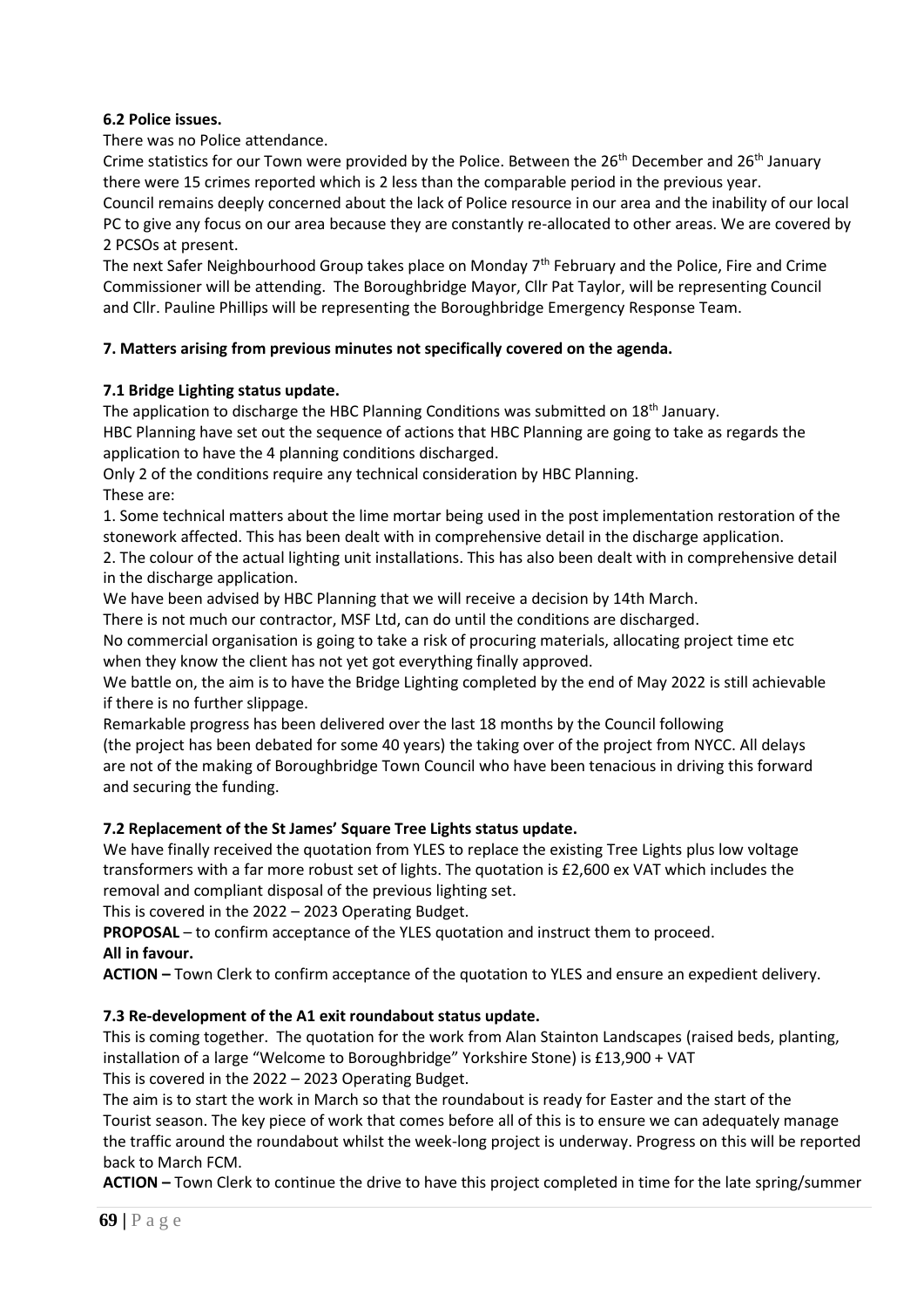tourist season. It will be a major improvement for the Town of Boroughbridge.

**ACTION** – Town Clerk to ensure NYCC approval of the plans and to ensure Traffic Management during the key delivery phases of the project is satisfactorily organised.

**ACTION** – Town Clerk to put the issue on the March FCM agenda and to report progress to Council.

### **7.4 Aldborough grass cutting 2022 – update from Cllr Hynes.**

Cllr Hynes has liaised with our contractor and has explored and discussed health and safety and personal welfare concerns with our contractor.

**PROPOSAL** – Boroughbridge Town Council continues to use the services of the existing Aldborough grass cutting contractor for the 2022 season. **All in favour.**

# **7.5. Update on the Mill Lane pre planning application and options.**

The BTC on-site pre-planning application was submitted to HBC Planning on Friday 14th January 2022. Councillors will recall that our last on-site pre-planning application at the end of 2020 could not proceed due to the lock down. The Consultee process did take place though and the Consultee responses were very much opposed to the development of the proposed residential development on the site. This time we have not focused specifically on a residential development on the Mill Lane site but we are asking HBC Planning for guidance on what may and what may not be possible as regards any development of the site.

# **7.6 Debrief following the Remembrance Sunday 2022 cross party meeting on Tuesday 18th January and future BTC responsibilities (led by Cllr Kenny Fuller and Cllr Julie Fuller).**

RBL continue to push the status of Event Organiser from themselves to Boroughbridge Town Council.

This is notwithstanding the resource pressures with the Council Office. A further meeting is to be held which will be organised by the Council.

All options for the for organising and management of future Remembrance Events future must remain open.

# **7.7 Debrief following the Boroughbridge High School Meeting on Monday 24th January**

#### **(led by The Mayor, Cllr Goss and Cllr Hynes).**

This agenda item was migrated to agenda item 5.

#### **7.8 Debrief following the BTC and CAMPrA meeting on Wednesday 26th January (led by Cllr Peter Phillips).**

Discussions were held at the meeting about the provision of a toilet waste disposal facility for Motor Home users. The proposal involves the installation of the disposal facility at the rear of our Toilet Block. CAMPrA will fund the purchase of the unit at £700 + VAT and BTC would be expected to organise and pay for the installation and plumbing of the unit.

**PROPOSAL** – Town Clerk to obtain quotations for the required work and submit these to the March FCM before any decision is made. **10 in favour, 1 against.**

#### **7.9 The review of Boroughbridge Town Council's Standing Orders (led by Cllr. Peter Phillips).** Deferred to the March FCM.

#### **8.0 Defibrillator usage training for members of the public – cost of public training sessions.**

We have obtained 3 quotations for the delivery of the public training as follows:

1. Livius £432 (10 delegates)

- 2. Your Training £459 (12 delegates)
- 3. St John Ambulance £875 (8 delegates)

 This is for just one event. The cost is high and we could not guarantee getting people/the right people to the event – it would be best endeavours.

 **PROPOSAL** – to explore alternative options to cascade the appropriate information across the community including the Town Council web site and Facebook page. **All in favour.**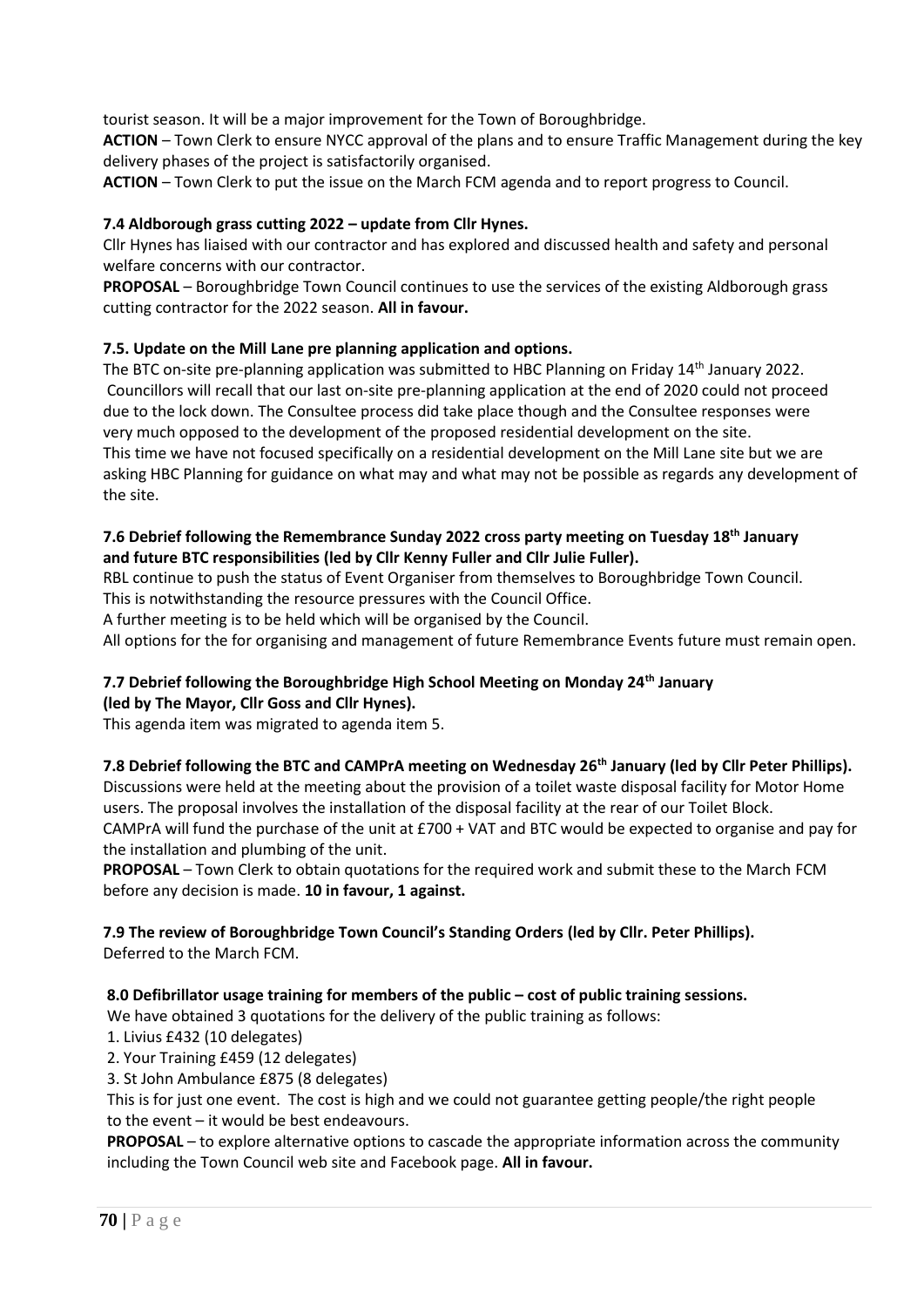# **8. New issues.**

### **8.1 Replacement of the benches at the Recreation Ground – led by Cllr Pauline Phillips.**

 **PROPOSAL –** proceed with the ordering and installation of 2 replacement long life (resin) benches at circa £350 each. **All in favour.**

 **ACTION –** Town Clerk to order the benches and have them installed.

#### **8.2 The provision of free public wi-fi in Boroughbridge via the £300k HBC Fund.**

This is now going ahead and will be installed in Boroughbridge starting  $25<sup>th</sup>$  February 2022.

### **8.3 Hanging baskets 2022 – led by Cllr Goss.**

 **PROPOSAL** – BTC will be taking the following baskets for our properties – 2 at £180 and 2 at £135 for the 2022 summer season. **All in favour**

### **8.4 Usage of the rear of the Council Office by a commercial third party – led by Cllrs Peter Phillips and James Wilkinson.**

The proposal for HC Townsend and Son, Funeral Directors to use the space at the back of the Council Office for a lightly used Boroughbridge representative office was discussed.

This will not compromise nor impact on the regular Council business operations.

 **PROPOSAL** – to offer HCT a 12 month lease (renewable) of the space required subject to the validation of any potential insurance implications by the Council.

**ACTION** – Cllr. Peter Phillips will make the offer to HCT and will report back to Council.

**ACTION** – Town Clerk to investigate the insurance position and will report back to Council.

### **8.5 Future usage of the Mill Lane Site by BCC.**

A letter was received from the Trustees of Boroughbridge Community Care dated 26th January to express a potential interest by BCC in the site for a new office. The letter was received too late to be included under item 10 on the agenda but was circulated to all Councillors.

 **PROPOSAL** – Council will respond in writing to the Trustees of BCC confirming that we are looking into the proposition. **All in favour.**

 **ACTION –** Town Clerk to prepare the letter.

# **9. Finance and HR.**

 9.1 Ratify the end January 2022 Finance Statement, Bank Reconciliation and January invoices paid. **PROPOSAL** – to ratify the January Finance Statement, Bank Reconciliation and Invoices paid. **All in favour.** 

#### **9.2 The impasse reached with the VOA regarding the 100% Business Rates relief on our Public Toilets.** BTC has been battling with the Valuation Office Agency for several months.

 The reason why we need this (we have engaged with the VOA up to Chief Exec level) is that we need the Toilet Block to be a separate rateable entity in order to reclaim the Business Rates paid on our Public Toilet from April 2000 when 100% Business Rates relief was passed into law and we can also stop paying Business Rates on our Toilet Block in the future.

 We have paid around £8,000 Business Rates on our Toilet Block since April 2020 and in each year going forward we will have to pay about £4,500 just on our Toilet Block.

 The implications are stark – we may have to consider the closure of our Toilet Block whilst Business Rates Continue to be levied on our Toilet Block at the unsustainable levels seen over the last few years.

 Many Town and City Councils up and down the country are caught in the same "trap" – they have a Car Park and a Toilet on the same site and they are all paying Business Rates on their Toilets. We have continued to push back on the VOA since November on this issue and it always comes back to the *"The Non-Domestic rating (Public Lavatories) Act 2021" which provides relief from non-domestic rates*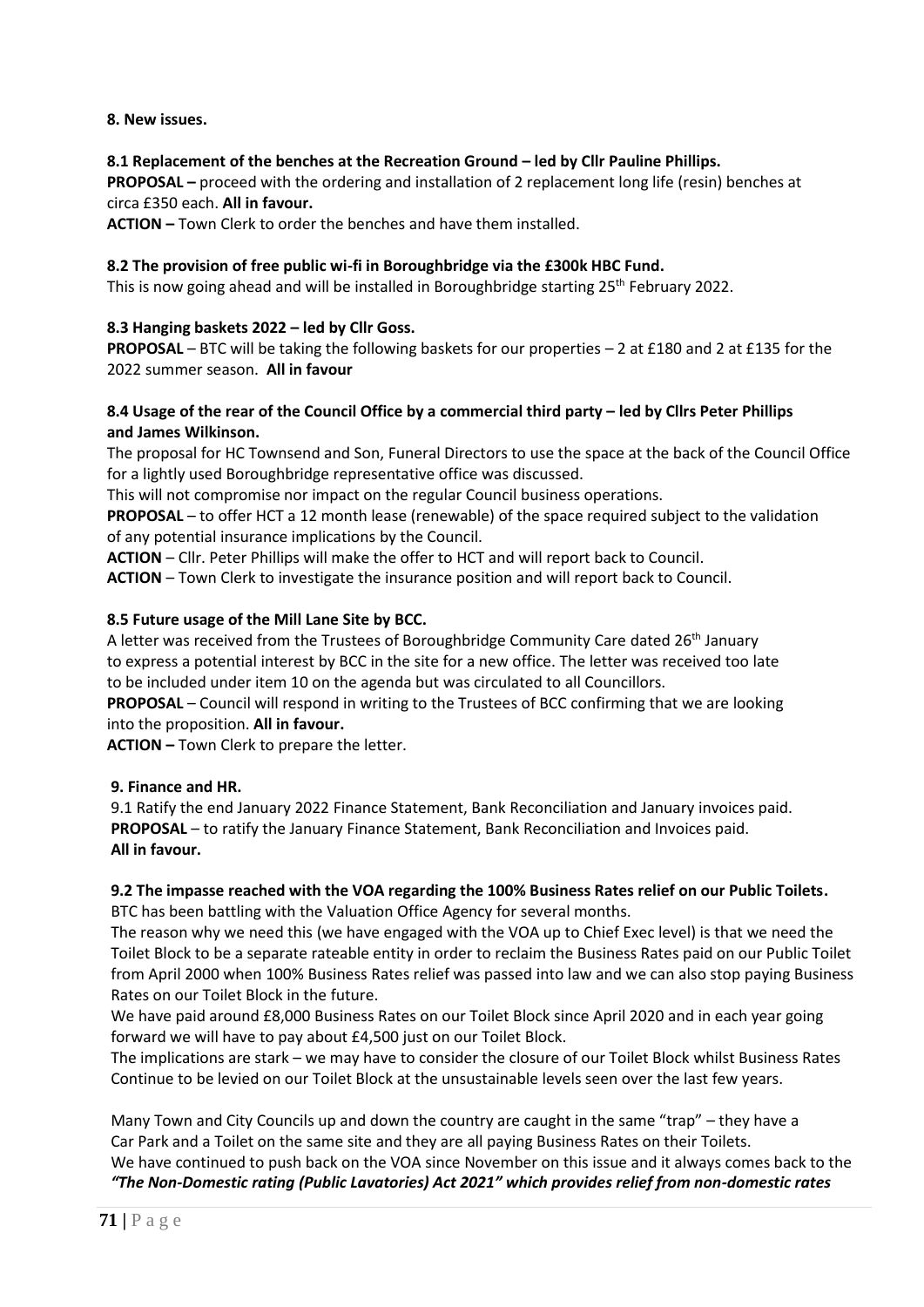*for hereditaments (units of assessment) that consist wholly or mainly of public lavatories"* In other words, the VOA legally regard a Car Park and a Public Toilet as a single entity and they will not budge on this. If our Toilet was a free-standing facility in Town somewhere then we would have no problem in taking advantage of the 100% Business Rates relief.

 The issue is It is important because the reclaimed and future avoided Business Rates were going to fund the Toilet Block Refurbishment.

 We have also engaged Andrew Jones, MP in this matter who was aware of the law stopping the VOA doing what we wanted the VOA to do. Andrew Jones reported back that if we ultimately could not get what we needed then we should go back to him. Even if Andrew Jones were to push for a change in the law then this could take several years. We were one of the more vocal Councils pushing for the 100% relief in the first place - which perversely we cannot now take advantage of.

One good thing that has come out of this is that we have managed to have the rateable value of the Car Park and Toilet Block down from £18,250 to £14,750 – a 24% reduction. In terms of what is payable each month this will bring down the monthly Business Rates bill for the Car Park and Toilet Block from just over £900/month to around £720/month – a saving of £2,100 per annum.

 In terms of the refurbishment of our Toilet Block which was going to be funded by a realistically expected refund of the Business Rates paid on our co-joined Car Park and Toilet Block which is not now going to happen – we can still afford this work out of our 2022 – 2023 Operating Budget. We are still gathering quotations for this work from both local and national contractors. Once we have the required quotations, these will be put in front of a future FCM for a decision to be made.

 **ACTIONS** – Town Clerk to write to the British Toilet Association and also to Andrew Jones, MP (completed 1<sup>st</sup> February) to continue to lobby and push for legislative restructuring to allow us to reclaim the Business Rates paid since April 2022 and avoid future payments of Business Rates on out Toilet Block.

# **10. Correspondence received since the last Full Council Meeting.**

Refer to agenda item 8.5.

#### **11. Open forum for Councillors to share pertinent issues with Council.**

#### **Cllr Kenny Fuller.**

Raised the issue of the potential for a skateboard park at the Minskip MUGA. The custody and management of the Minskip MUGA remains a very complicated issue. **ACTION** – Town Clerk to put the subject on the March FCM.

#### **Cllr. Julie Fuller**

 Will investigate the costs and benefits around a River Ure located hydraulic Archimedes Screw for power generation and will report back to a forthcoming FCM.

#### **Cllr Wilkinson**

 Raised the functionality of the Town Council Facebook proposition. **ACTION** – The Town Clerk will have a fully functioning version implemented before the March FCM.

#### **Cllr Peter Phillips**

 Raised the issue of some parts of the Town Centre streets being cluttered with bikes, A Frame advertising boards and tables/chairs.

**ACTION** – Town Clerk to put this on the March FCM Agenda.